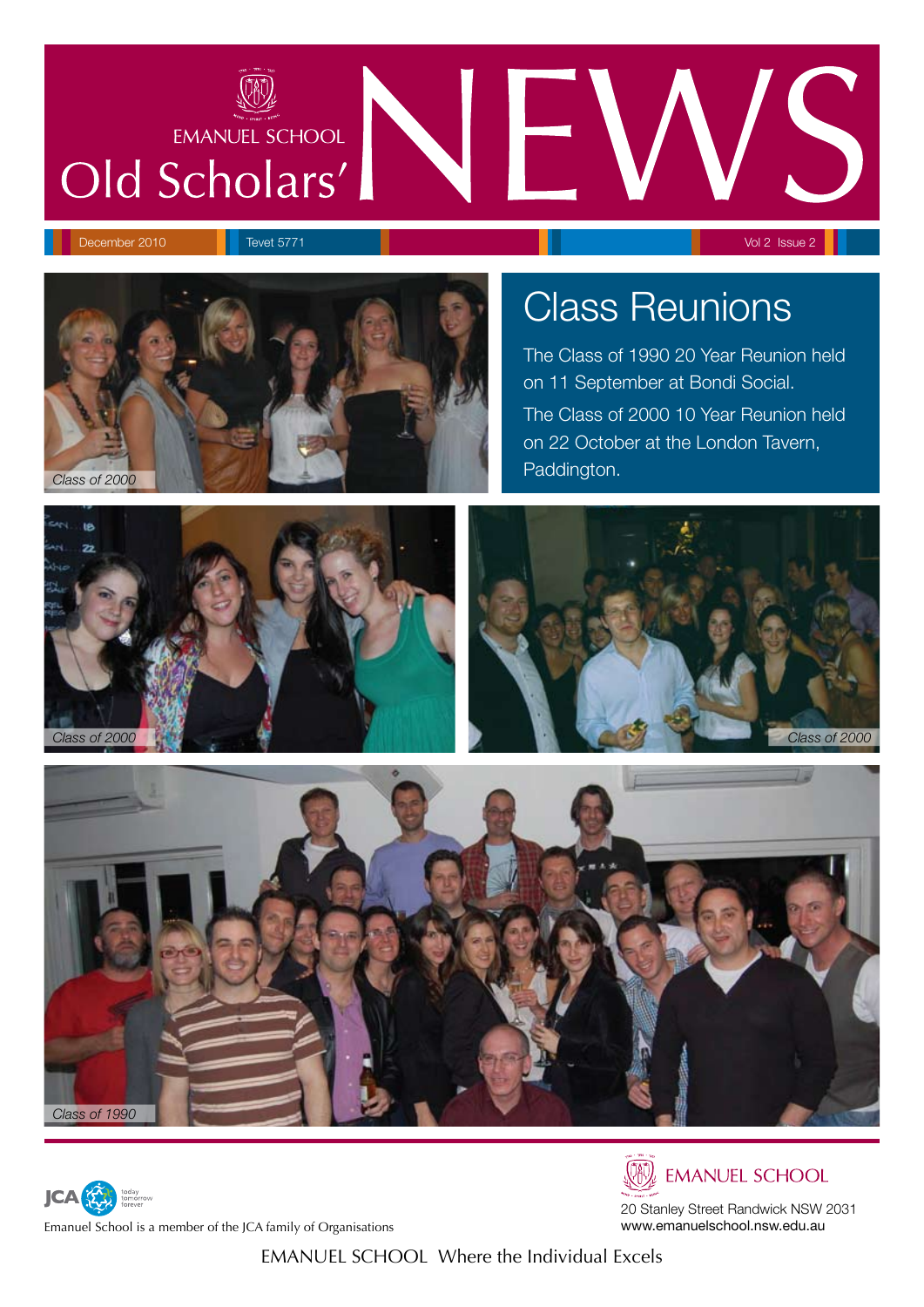# **Message** from the **Principal**

Dear Ex-students of Emanuel School

While I did not have the pleasure of knowing each of you personally, this year as I learn more about Emanuel School I have come to understand



the impact that this school and its teachers would have made on you over the time that you were here. Its strong feeling of caring and belonging, sense of social justice and *Tikkun Olam*, and the encouragement of each student to achieve his or her best while they are involved in a wide range of opportunities, all contribute to the development of individuals who are effective Jewish, Australian and global citizens.

I look forward to hearing more of your experiences, contributions and achievements. You will always have a strong connection with Emanuel School. Please stay in touch with us. I hope that you have a restful and enjoyable break over the holiday period.

# Update from the Board

#### Dear Friends,

The Board of the School has been hard at work preparing the budget and working on a strategic plan for the next five years. We are always keen to keep doing the things we are doing right and improve on those areas where the opportunity arises.

Of great delight is the eagerly anticipated opening of the Kleinlehrer Family Science Building. This will house new science laboratories and a new primary library. This is due for an official opening in the beginning of 2011.

We hope you will all get the opportunity over the next year to visit the school and see these new learning spaces in action.

It was of particular sadness that we farewelled Paul Kornmehl recently. He was a great contributor to the school in so many ways and his presence will be sadly missed.

We wish you all a safe break and a happy new year.

*David Nathan, Jonathan Sesel, President Chairman*

*Mrs Anne Hastings*

Seeking help……..do you own or work in a business that might be suitable for Work Experience for our Year 10 students? Next year's dates are 12 to 16 September 2011. If you would like further information or can help with this request, please contact Sonia on 8383 7350 or snewell@emanuelschool.nsw.edu.au

# Class Reunions











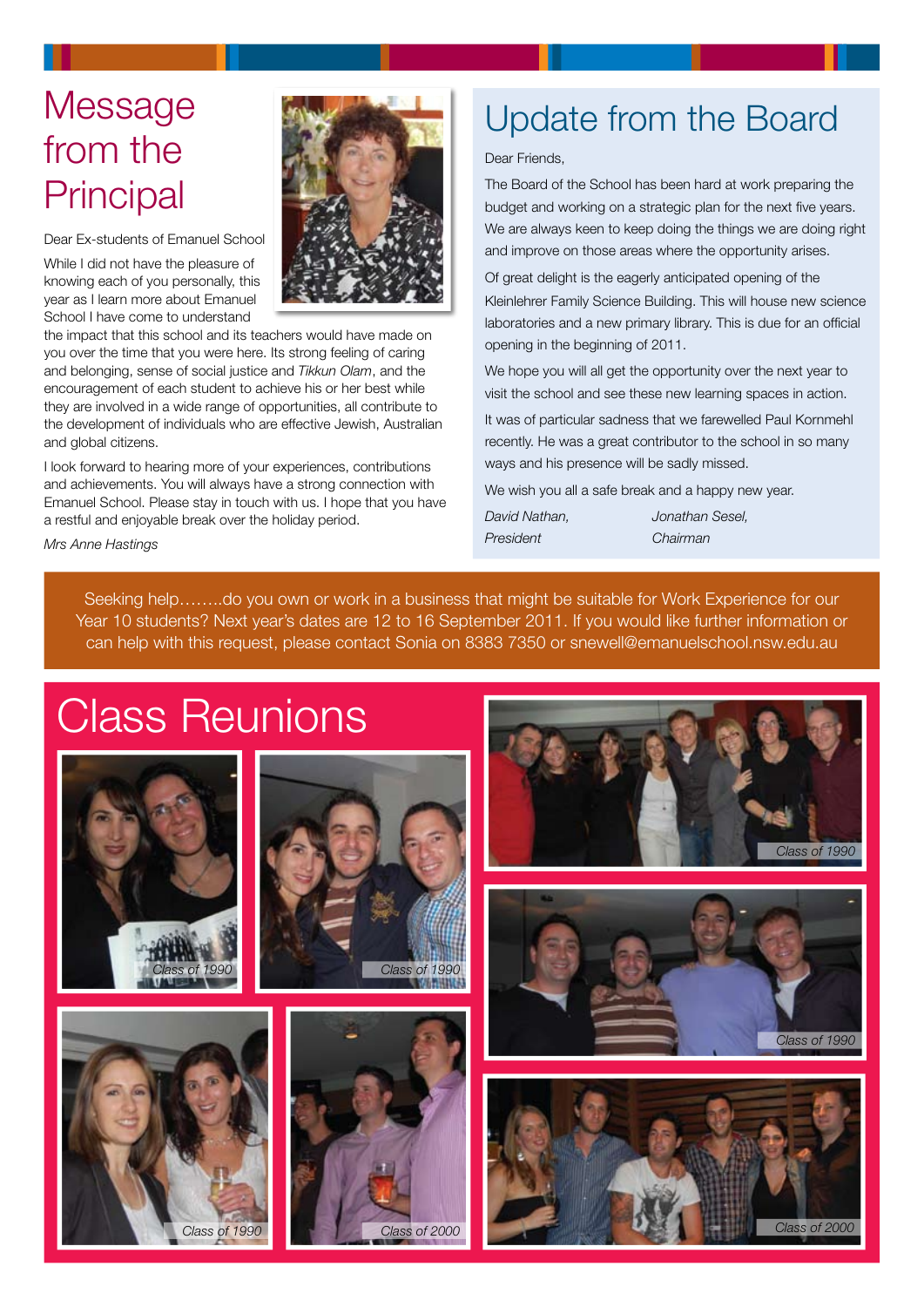# **Staying in Touch**

### **Births**

- Yasmin (Moddel) ('98) and Brad Goldberg – Benjamin Harry, 10 August
- Justin ('90) and Annaleise Doobov -Micaela, 31 October
- Simon ('93) and Candice Palmer -Sami Ari, 1 November

## **Engagements**

- Aliza Denenberg ('00) and Adam Hofbauer
- Candy Falkoff ('00) and Dean Weinbren • Michelle Drexler ('00) and Paul Levitt
- **Marriages**
- Jacqueline Streimer ('97) and Adam Perl
- Daniel Moddel ('98) and Ilana Wahnon *(2nd from top right)*
- Eve Guerry ('98) and Toffee Foltyn (top right)
- Michele Solomons ('01) and Bruce Levine *(bottom right)*
- Lisa Shapiro ('01) and David Greenberg ½ä£®Ê*(2nd from bottom right)*
- Russell Gordon ('01) and Debbie Marczak

## New business

#### ventures

- Esther Barnett (Mentz) '91 and husband Davon launched Crazy Cubbys in July this year. Based in Adelaide, they manufacture and sell cubby houses for children from toddlers to six or seven years of age. For more information contact Esther on 0439 590 210 www.crazycubbys.com.au or sales@crazycubbys.com.au
- Natalie Glance ('03) is the new salon owner of Koosh Hair (Shop 1/85 Glenayr Avenue, North Bondi, Ph 9130 1117). She has created a young and vibrant feel to the hairdressing world in a classy yet very affordable hair salon. With five young but experienced stylists, Koosh Hair offers a wide range of hair treatments, now expanding their talents to spray tanning and make-up artists, including her sister Louise Glance ('01).

## On the move

- Dana and Gil Baum ('97) now live in Israel.
- Tami Gadir ('02) moved to Edinburgh in August for a two year M. Phil thesis in Music at the University of Edinburgh under the supervision of Professor Simon Frith, a musicologist and sociologist.
- Marco Pin ('07) will spend a year in Italy, commencing his studies at Bologna University mid January 2011. He is in his 4th Year of Sports Management and International Studies at UTS, majoring in Italian (through Sydney University).

## Other news of interest

• Justin Doobov ('90) is Managing Director of INTELLIGENT Finance Mortgage Brokers which was ranked the top independent mortgage broker recently by Mortgage Professional Australia magazine.





- Eve Guerry ('98) has studied Egyptology at Macquarie University for ten years and recently gained her doctorate, specialising in hieroglyphics. She teaches ancient Egyptian religion at Macquarie University and is also a member of the Theban Tombs Project, excavating in Egypt.
- Ben Green ('99) was recently appointed as Group Sales Manager at Fairfax Digital, having previously worked as Sales Manager, Microsoft Advertising for three years.
- The Captain returns!! Kevin Jankelowitz, Head Madrich ('01) has joined forces with Emanuel School to assist the school with its security upgrade.
- Alan Harca ('03) Principal Director and Editor of JAI Films (a Sydney based, internationally recognized Film and TV production company), has been chosen as one of eight top creative Jewish minds to showcase his work and be celebrated by the community as part of this year's United Israel Appeal Young Leadership (UIAYL) annual social event, Club Culture. Alan has just completed a Masters at AFTRS (Australian Film and Television Radio School).
- Max Rosin-Mesler ('04) has completed his MA in Architecture from the UNSW.
- Robert Binder ('04) completed his Bachelor of Arts/Bachelor of Law in 2009 at Macquarie University and was admitted as a Solicitor to the Supreme Court of NSW in October this year.
- UE Two of our Old Scholars Natalie Adler ('08) and Ben Strum ('09) have their HSC artwork on display at Sydney Jewish Museum as part of the exhibition *"A Brush with History"*:

> Natalie's artwork titled *'Imádlak' (I adore you)*, is based on the recollections of her grandmother, Magda Gaspar, who as

a teenager in November 1944, survived with her mother with the help of Raoul Wallenberg. Her work incorporates original items, such as her great grandmother's iron, the silver box which Magda received on her 17th birthday, as well as a hairbrush and eyeglasses, purchased as of-the-period props. > Ben's artwork, *'Death Camp – From Majdanek to My Mother'*, was awarded 7th in the state for Visual Arts. The work draws parallels between two major life experiences: His journey to



concentration camps on the March of the Living and the death of his mother from cancer. This sensitive portrayal symbolises his struggle to reconcile his pain, loss and grief with being inspired by the resilience of Holocaust survivors.

• Amy Meyer ('09) won the Junior Sportswoman of the Year award

announced recently by Maccabi Australia (MIA). She also won the Nahum Opit Memorial Trophy Junior Sportswoman of the Year and Mick Brandon Sportswoman of the Year at the NSW Maccabi Awards night. She left her Mum, Kathy, to receive the accolades whilst she is currently on the holiday of a lifetime, taking a well deserved break from the sport that she loves, Judo. On her return from overseas in early 2011



Amy will study Sports Science at Sydney University and continue to compete in Australia and overseas. Amy is hoping to compete for Australia in the Olympics. She was ranked No. 2 in Australia (April 2010) for both Under 48kg Young Women's and Senior Women's division.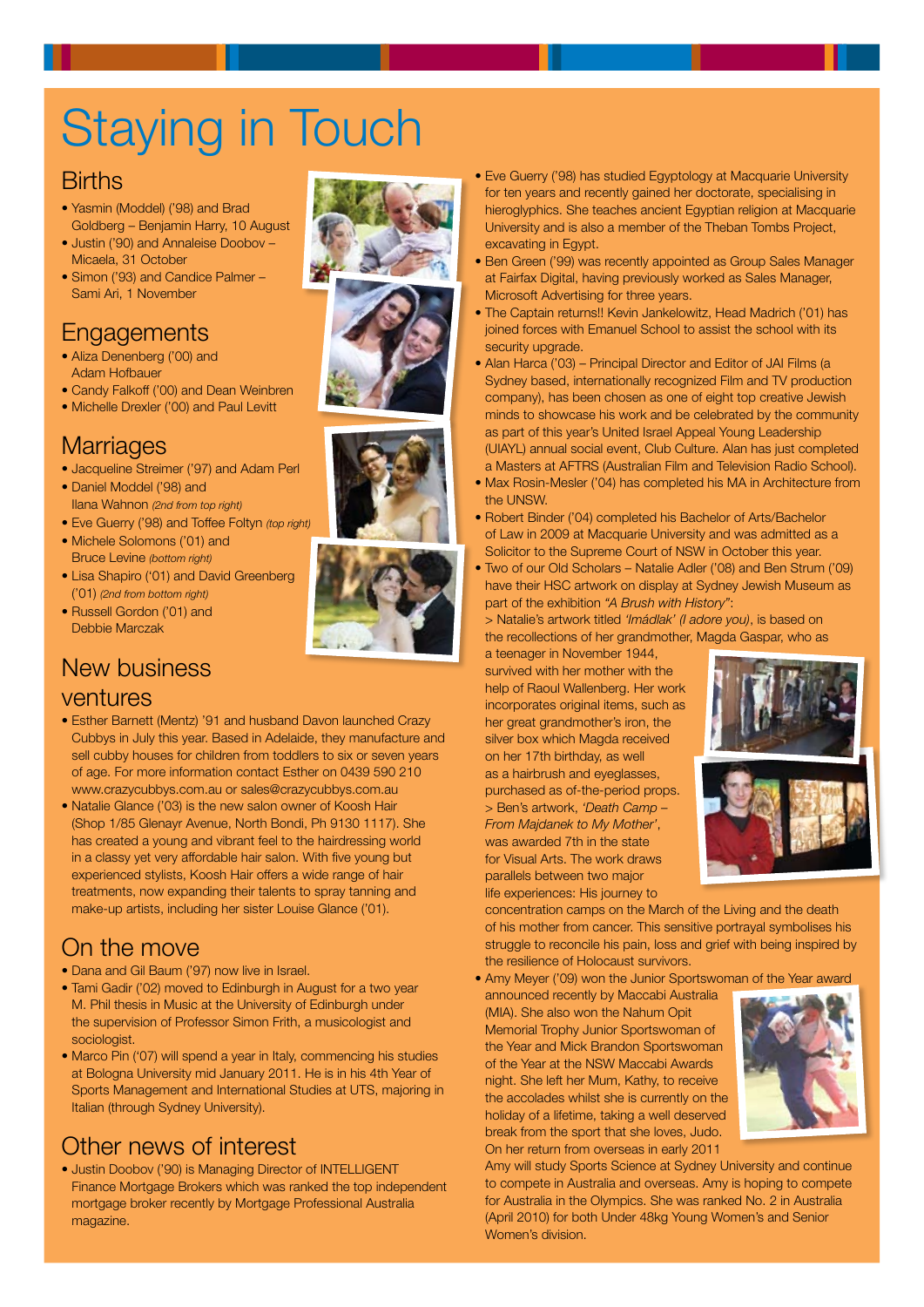# What are some of our Old Scholars doing now?

## Janice Narunsky ('89) Emanuel School's first Head Madricha

*What did you do after leaving school?* I went on Academy straight after HSC, did a tour of Israel for seven weeks and then went to visit family in Cape Town.

*Did you follow your field of study at the time?* I studied Psychology & Sociology at UNSW. Early on, I wanted to be a school psychologist, but was so eager to finish my university studies and join the workforce I decided against doing my honours degree.

*Have you done any more overseas travel?*

I backpacked around Europe with four friends

after uni for three months. I've been to USA many times since leaving school – I love New York & Las Vegas especially.

*Are you still in touch with your group of friends from school?* Yes, I still keep in touch with a few of my school friends. One friend, Katie Narunsky (nee Levenson) has even become a part of my family (through marriage). I still keep in touch with Lana Burdei (who is currently living & working in London). I also keep in touch with Irina Hayward (nee Rozental).

# Simon Holloway ('97)

*What did you do after leaving school?* After graduating in 1997, I spent a year in Israel with Habonim Dror. When I returned, I undertook a BA in Communication at UTS and remained a youth leader in Habonim until the end of 2001. Once my degree was finished, I returned to Israel to pursue an interest in Jewish literature.

*Did you follow your field of study at the time?* I didn't know what I was truly interested in until I was almost through with my first degree. It wasn't a great surprise to me (I had always enjoyed Jewish Studies at school), but it was certainly refreshing to know for certain, and to be pursuing it in earnest.

#### *Have you done any further overseas travel? How long for and where did you travel/*

*study?* I was in Israel from 2002-2003, over which time I studied Hebrew and volunteered with the ambulance service, Magen David Adom. I also spent fourteen months in yeshiva, given that I was very religious for a time. The two yeshivot that I attended, while they both serviced students from nonreligious backgrounds, were in Mea Shearim, Jerusalem. It was an interesting time for me.

*Are you still in touch with your group of friends from school?* I am still in touch with some of them, given that several of them were also in Habonim. I am in contact, for example, with Gil Baum (who has since made aliyah with his wife, Dana) and with Daniella Warren (who lives in Melbourne with her husband and beautiful little girl). I am occasionally in touch with Paul Hadida as well, and it was great seeing everybody at the ten year reunion. Amazing that to think that was already three years ago now...

*What is your current occupation?* I am the Director of Education at North Shore Temple Emanuel, but am also doing my PhD in Classical Hebrew and Biblical Studies. Teaching is my greatest passion, and I've succeeded in filling my week with lots of it!

*What are your hobbies/interests?* I am very interested in the Hebrew Bible as literature, as well as what various of its texts can tell us about the world in which Judaism first came to exist, and the process by which that development occurred. I also have a very strong interest in the rabbinic literature (particularly the relationship between the legal *midrashim* and the laws of the *Mishna*). I have the 'grammar bug' and have spent a lot of time studying various ancient languages, which remains both a passion and a hobby for

I bump into Claudia Maman every now & then, and it was great to catch up with Anna Feller (nee Svetlov) at our 20 year reunion last year.

*What is your current occupation?* I work in Banking as a Sales Manager. My career out of university started with Jenny Craig where I ended up working for eight years, originally as a counsellor, and then into training and eventually as a State Manager for four years. I have now been in Banking for five years, and was employed in my role mostly for my experience in Management, although I did work for a small financial services company for a couple of years prior.

*What are your hobbies/interests?* I have four kids at home & work full-time so I don't have much time. But when I have a second you will find me reading. I also love travelling & I begrudgingly make time to go to the gym.

*Where do you want to be in ten years' time?* Working part-time either in my own business or with my husband in his business. Hopefully some of the kids will have left home by then so that I can do more travelling! If I end up working for my husband it will be in his Mortgage Broking company, which is a similar environment to what I am currently doing. If I were to go out on my own…well….the possibilities are endless and I haven't really decided… I have interests in a wide range of possibilities from travel consultancy to life coaching & corporate training.

*What is your fondest memory of your time at school and why?* The last day of Year 12, where each teacher dressed up as a student and put on a skit as part of our farewell. It was hilarious!

> me. But when I'm not being a nerd, I also enjoy cycling, bookcollecting, and films.

*Where do you want to be in ten years' time?* In ten years, I hope I've finished this interminable PhD! I would like to be teaching at a university level, ideally having also completed a "postdoc", and perhaps on the way towards (or having just completed) a rabbinic ordination as well. I am not a religious person,

neither in practice nor in faith, but I would like to continue working with the community and demonstrating that a passionate affiliation with Judaism requires neither.

*What is your fondest memory of your time at school and why?* My fondest memory would be of my Year 12 English teachers, who taught me how to appreciate literature while critically deconstructing it! Oh yes, and having hair.